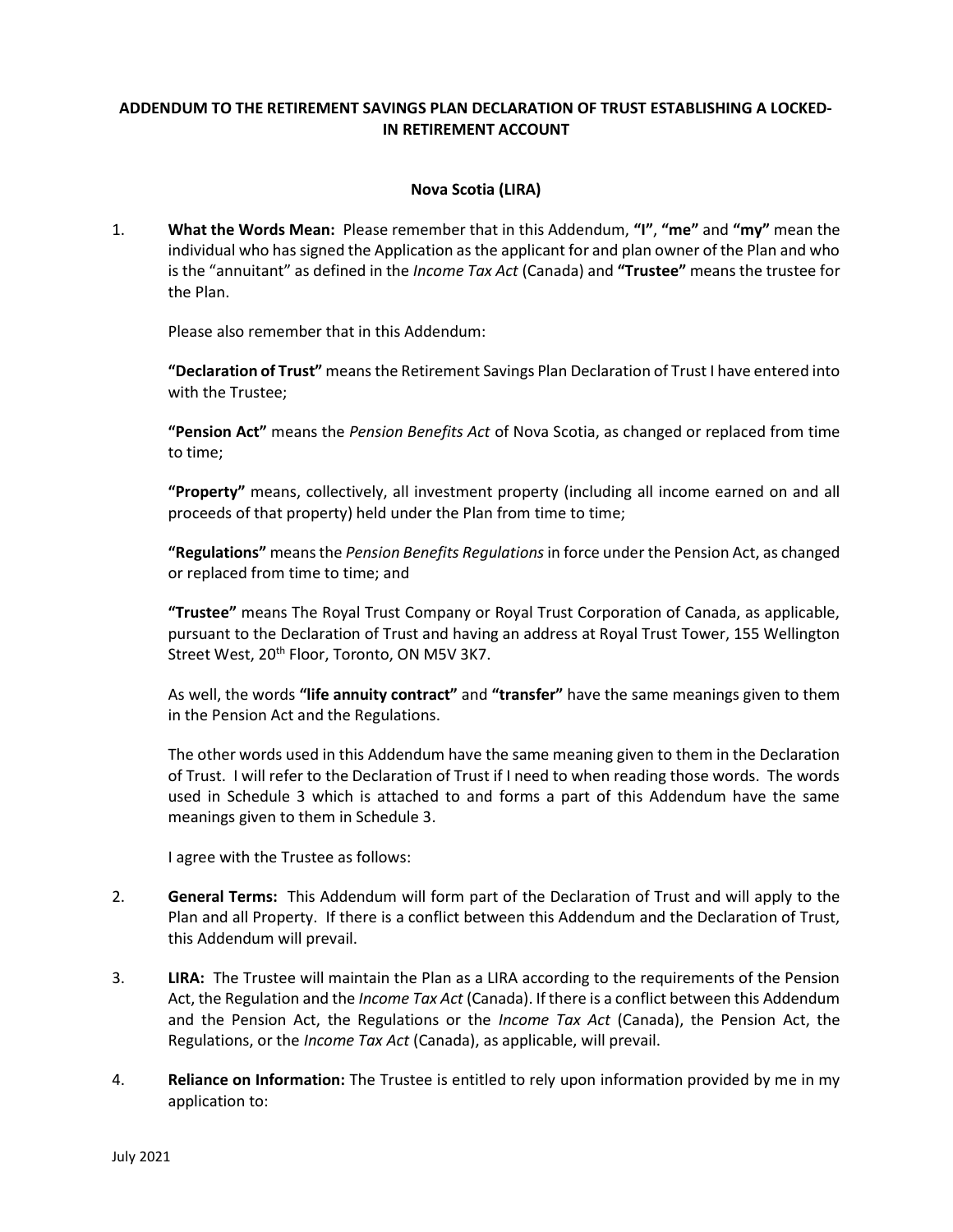- (a) purchase the Plan; and
- (b) withdraw money from the Plan, including excess amounts, as that term is defined in the Pension Act and Regulations. An application that meets the requirements of the Pension Act and Regulations constitutes an authorization to the Trustee to make the payment or transfer from the Plan in accordance with the Pension Act and Regulations, including the payment of excess amounts from the Plan. The Trustee is required to make the payment or transfer to which I am entitled no later than 30 days after it receives the completed application, and any additional information relating to the application and accompanying documents that the Trustee considers necessary to assist in understanding the documents or verifying their authenticity.
- 4. **Investment of Property:** The Property in the Plan will be invested in accordance with my instructions in a manner that complies with the rules for the investment of RRSP money contained in the *Income Tax Act* (Canada) and the regulations thereunder.
- 5. Amendment: The Trustee will not amend this Addendum except as provided in Schedule 3 and the Regulations.
- 6. Valuation: The value of the Property on the date I sign an application must be determined using the most recent statement about the Plan given to me and dated no earlier than 1 year before the date I sign the application. The methods and factors that are to be used to establish the value of the Plan for the purpose of a transfer of Property, the purchase of a life annuity contract, and a payment or transfer on my death, will be the standard methods and factors employed by the Trustee to determine the fair market value of the Plan at the time such transfer, purchase or payment is made by the Trustee.
- 7. Differentiation on the Basis of Sex: [Check one below]
	- $\Box$  The commuted value of the pension benefit transferred to the Plan was determined on a basis that differentiated on the basis of sex.
	- $\Box$  The commuted value of the pension benefit transferred to the Plan was not determined on a basis that differentiated on the basis of sex.
- 8. Disclosure: The Trustee agrees to provide the information described in section 4 of Schedule 3 to the persons described therein.
- 9. Transfers from the Plan: The Property in the Plan may be transferred as provided in Schedule 3, including to purchase an immediate or deferred life annuity, in accordance with the definition of retirement income in subsection 146(1) of the *Income Tax Act* (Canada), and provided by a person authorized under the laws of Canada or a province to sell annuities as defined in section 248 of the Income Tax Act (Canada) under an insurance contract, provided that the annuity does not commence on a date earlier than 10 years prior to the earliest normal retirement date provided under any of the registered pension plans from which the Property has been transferred and that commences by December 31 of the year in which the I attain the maximum age for the commencement of a retirement income as prescribed by the *Income Tax Act* (Canada), the Pension Act and the Regulations from time to time.
- 10. No Assignment or Commutation: Except as provided in the Pension Act: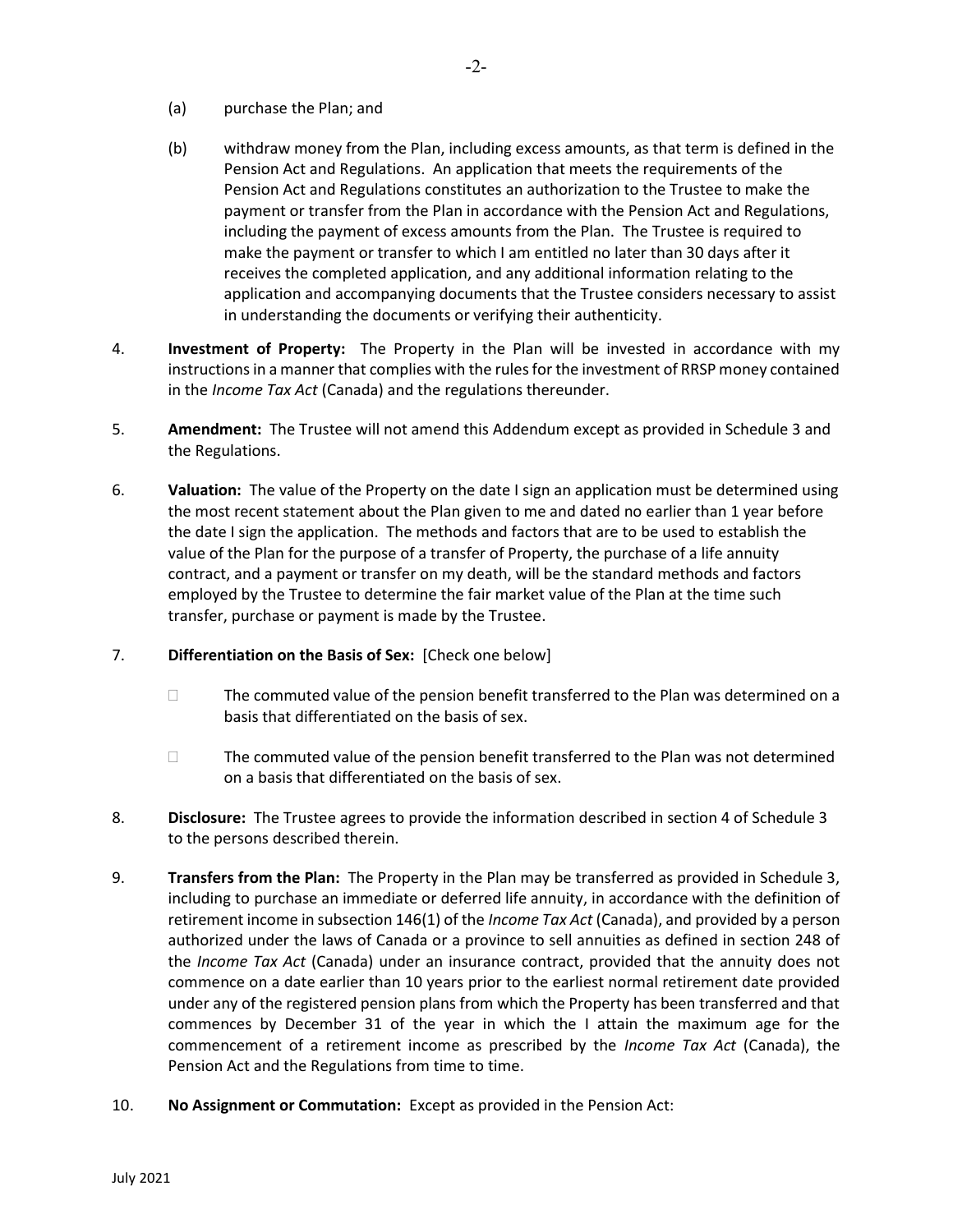- (a) the Property in the Plan may not be assigned, charged, alienated, anticipated or given as security, and any transaction purporting to assign, charge, alienate, anticipate or give the Property as security is void; and
- (b) the Property in the Plan may not be commuted or surrendered during my lifetime, and any transaction purporting to surrender or commute the Property in the Plan is void, except where an amount is required to be paid to reduce the amount of tax otherwise payable under Part X.1 of the Income Tax Act (Canada).

# Schedule 3: Nova Scotia LIRA Addendum

(Pension Benefits Regulations)

Note: This document is Schedule 3 to the Pension Benefits Regulations (Nova Scotia). It forms part of the regulations and must be read, construed and interpreted in conjunction with the Pension Benefits Act and its regulations.

## Definitions for this Schedule

1 In this Schedule.

"Act" means the Pension Benefits Act;

"domestic contract", as defined in Section 2 of the regulations, means a written agreement referred to in, and for the purpose of, Section 74 of the Act, or Section 14 of the Pooled Registered Pension Plans Act, that provides for a division between spouses of any pension benefit, deferred pension, pension, LIRA or LIF, and includes a marriage contract as defined in the Matrimonial Property Act;

"federal Income Tax Act", as defined in Section 2 of the regulations, means the *Income Tax Act* (Canada) and, unless specified otherwise, includes the regulations made under that Act;

"owner" means any of the following persons, as set out in subsection 200(2) of the regulations, who has purchased a LIRA:

- (i) a former member who is entitled to make a transfer under clause 61(1)(b) of the Act,
- (ii) a spouse of a person who was a member, and who is entitled to make transfer under clause 61(1)(b) of the Act,
- (iii) a person who has previously transferred an amount under clause  $61(1)(b)$  of the Act into a LIRA or LIF,
- (iv) a person who has previously transferred an amount into a LIRA as a result of a division of any pension benefit, deferred pension or pension under Section 74 of the Act,
- (v) a spouse who is entitled to transfer a lump sum as a result of a division of any pension benefit, deferred pension or pension under Section 74 of the Act,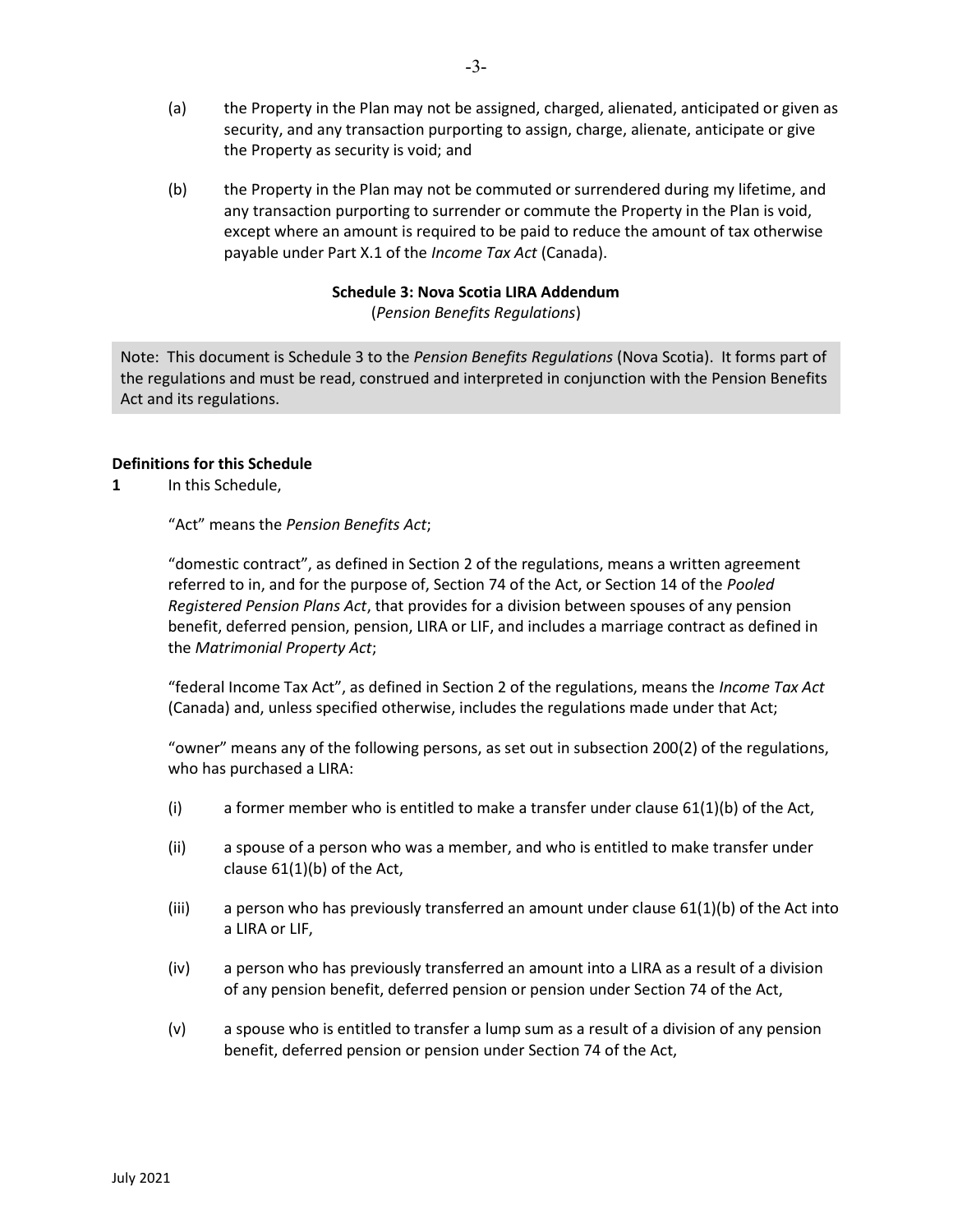(vi) if the funds in the account of a pooled registered pension plan are used for the purchase, a person who transfers the amount in accordance with the Pooled Registered Pension Plans Act and the Pooled Registered Pension Plans Regulations;

"regulations" means the Pension Benefits Regulations made under the Act;

"spouse", as defined in the Act, means either of 2 persons who

- (i) are married to each other,
- (ii) are married to each other by a marriage that is voidable and has not been annulled by a declaration of nullity,
- (iii) have gone through a form of marriage with each other, in good faith, that is void and are cohabiting or, if they have ceased to cohabit, have cohabited within the 12-month period immediately preceding the date of entitlement,
- (iv) are domestic partners within the meaning of Section 52 of the Vital Statistics Act, or
- (v) not being married to each other, are cohabiting in a conjugal relationship with each other, and have done so continuously for at least
	- (A) 3 years, if either of them is married, or
	- (B) 1 year, if neither of them is married; and

"Superintendent", means the Superintendent of Pensions, as defined in the Act;

# Note Re Requirements of the Pension Benefits Act and Regulations and the Pooled Registered Pension Plans Act and its regulations

#### Prohibitions on transactions from Section 91 of Act

Under Section 91 of the Act, and Section 12 of the Pooled Registered Pension Plans Act, money held in a LIRA must not be commuted or surrendered in whole or in part except as permitted by this Schedule and the regulations including, without limiting the generality of the foregoing, the following Sections of the regulations:

- Sections 211 through 230, respecting withdrawal in circumstances of financial hardship
- Section 231, respecting withdrawal in circumstances of considerably shortened life expectancy
- Section 232, respecting withdrawal in circumstances of non-residency
- Section 233, respecting withdrawal of small amounts at age 65
- Section 198, respecting the transfer of an excess amount, as defined in that Section.

Pursuant to subsection 91(2) of the Act and subsection 12(2) of the Pooled Registered Retirement Savings Plans Act, any transaction that contravenes Section 91 of the Act or subsection 12(2) of the Pooled Registered Retirement Savings Plans Act is void.

#### Value of assets in LIRA subject to division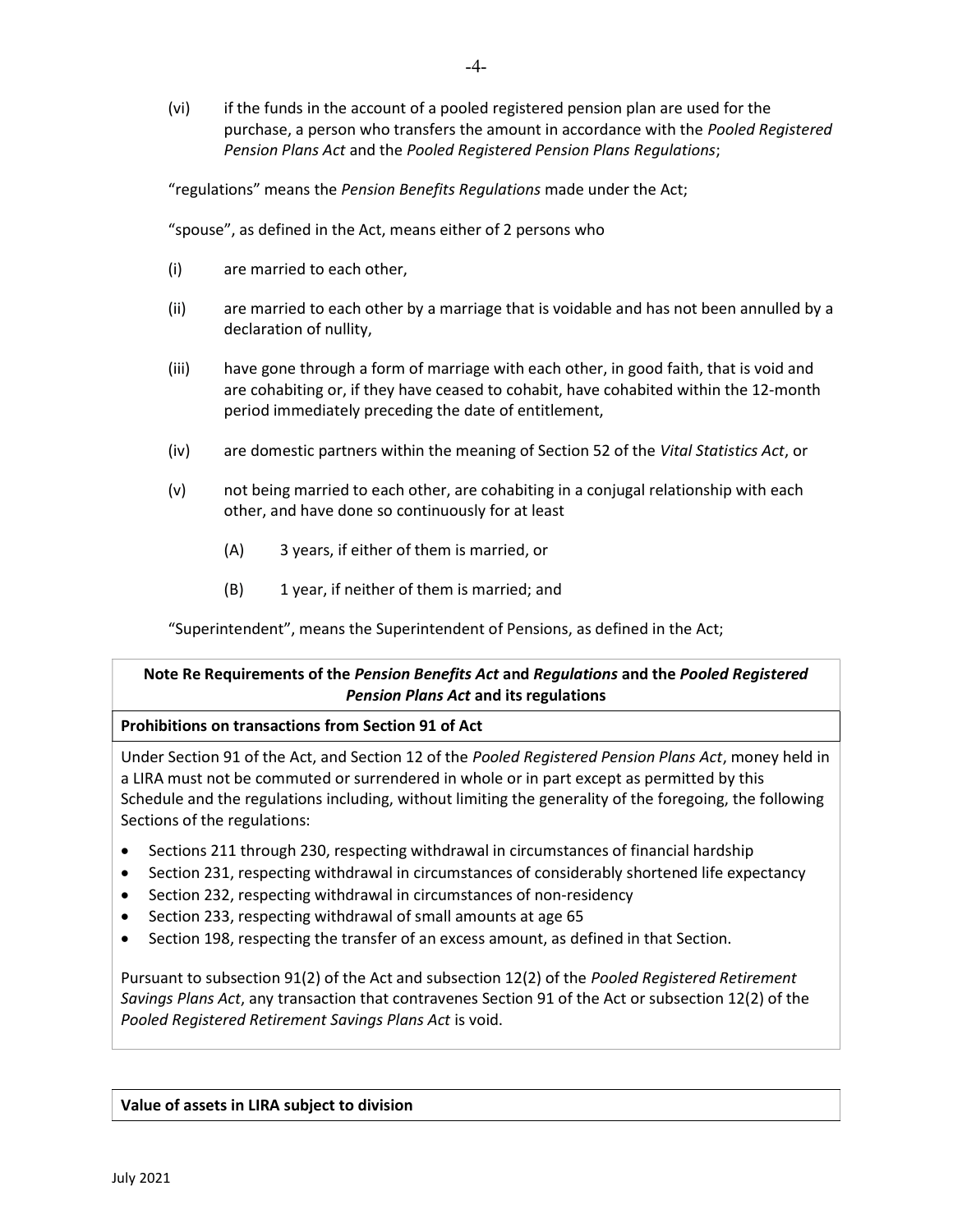The value of the assets in a LIRA is subject to division in accordance with all of the following:

- an order of the Supreme Court of Nova Scotia that provides for a division of a pension benefit, a deferred pension or a pension under Section 74 of the Act, or a division of the funds in a pooled registered pension plan account under Section 14 of the Pooled Registered Retirement Savings Plans Act
- a domestic contract that provides for the division of a pension benefit, deferred pension or pension under Section 74 of the Act, or a division of the funds in pooled registered pension plan account under Section 14 of the Pooled Registered Retirement Savings Plans Act
- the regulations

#### Money held in LIRA

The following requirements are set out in the Pension Benefits Act and are applicable to LIRAs governed by this Schedule:

- Money held in a LIRA must not be assigned, charged, or given as security except as permitted by subsection 88(3) of the Act, Section 90 of the Act, subsection 12(3) of the Pooled Registered Retirement Savings Plans Act or Section 13 of the Pooled Registered Retirement Savings Plans Act, and any transaction purporting to assign, charge, anticipate or give the money in the LIRA as security is void.
- Money held in a LIRA is exempt from execution, seizure or attachment except for the purpose of enforcing a maintenance order as permitted by Section 90 of the Act or Section 13 of the Pooled Registered Retirement Savings Plan Act.

#### Transferring assets from LIRAs

- 2 (1) An owner of a LIRA may transfer all or part of the assets in the LIRA to any of the following:
	- (a) the pension fund of a pension plan registered under the pension benefits legislation in any Canadian jurisdiction or to the pension fund of a pension plan provided by a government in Canada;
	- (b) a LIRA held by another financial institution;
	- (c) a LIF;
	- (d) a life annuity;
	- (e) a pooled registered pension plan.
	- (2) The date of a transfer under subsection (1) must not be later than 30 days after the owner requests it, unless any of the following apply:
		- (a) the financial institution providing the LIRA does not have all the information necessary to complete the transaction, in which case the 30-day period begins to run from the date the financial institution has all the necessary information;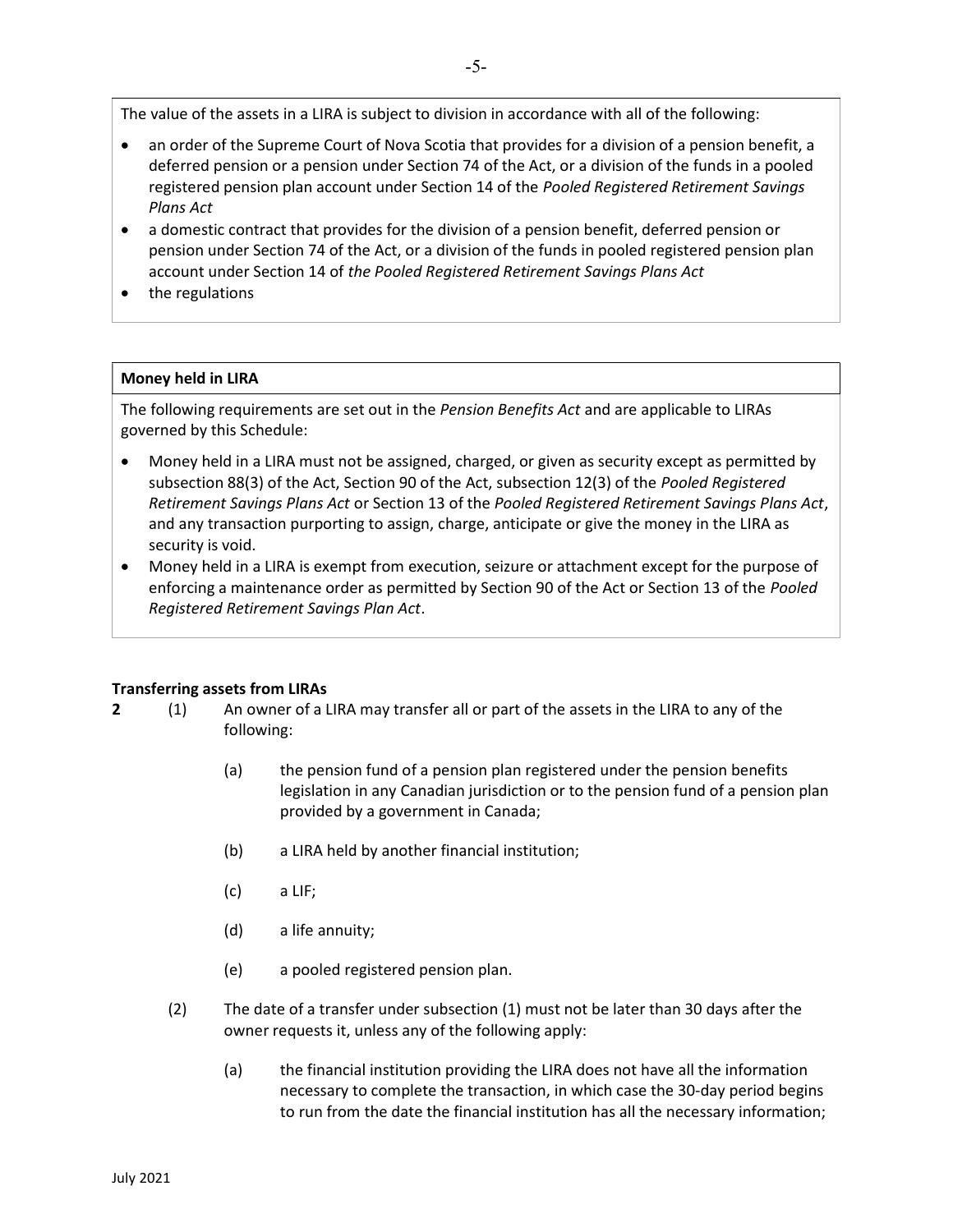- (b) the transfer is in respect of assets held as securities whose term of investment extends beyond the 30-day period.
- (3) If assets in a LIRA consist of identifiable and transferable securities, the financial institution providing the LIRA may transfer the securities with the consent of the owner of the LIRA.
- (4) A financial institution providing a LIRA must advise the financial institution to which the assets of the LIRA are transferred
	- (a) that the assets were held in a LIRA in the current year; and
	- (b) whether the assets were determined in a manner that differentiated on the basis of sex.

# Information to be provided by financial institution on transfers of assets of LIRAs

3 If the assets in a LIRA are transferred, the financial institution providing the LIRA must give the owner the information required by Section 4 of this Schedule, determined as of the date of the transfer.

## Information to be provided annually by financial institution

- 4 At the beginning of each fiscal year of a LIRA, a financial institution providing the LIRA must provide all of the following information to the owner about their LIRA as of the end of the previous fiscal year:
	- (a) with respect to the previous fiscal year,
		- (i) the sums deposited,
		- (ii) any accumulated investment earnings, including any unrealized capital gains or losses,
		- (iii) the payments made out of the LIRA,
		- (iv) any withdrawals from the LIRA,
		- (v) the fees charged against the LIRA;
	- (b) the value of the assets in the LIRA at the beginning of the fiscal year of the LIRA.

## Death benefits

- 5 (1) If the owner of a LIRA dies, the following are entitled to receive a benefit equal to the value of the assets in the LIRA, subject to subsections (4) and (5):
	- (a) the owner's spouse;
	- (b) if there is no spouse or if the spouse is disentitled under subsection (4) or (5), the owner's named beneficiary;
	- (c) if there is no named beneficiary, the personal representative of the owner's estate.